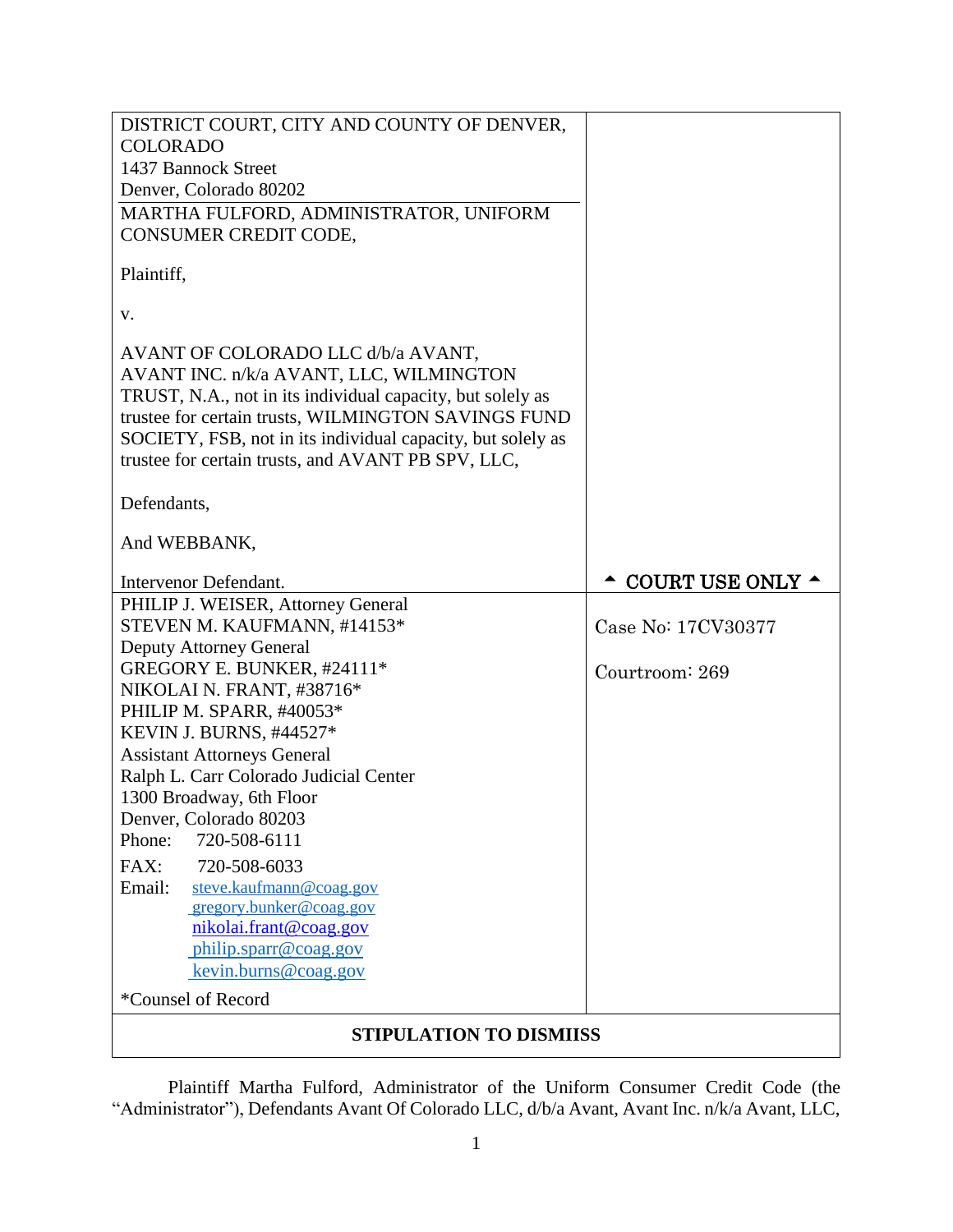Wilmington Trust, N.A., Wilmington Savings Fund Society, FSB, Avant PB SPV, LLC and Webbank, (collectively the "Parties") hereby stipulate to dismiss this action with prejudice pursuant to C.R.C.P. 41(a)(1)(B) with the Parties to bear their own attorneys' fees and costs, except as provided in the Parties' signed settlement agreement taking the form of Assurance of Discontinuance, attached as **Exhibit A**.

The Parties respectfully request that the Court retain jurisdiction solely for the purpose of enforcing the Assurance of Discontinuance.

Respectfully submitted,

# **COLORADO DEPARTMENT OF LAW**

/s/ *Nikolai N. Frant* Nikolai N. Frant (38716) First Assistant Attorney General Consumer Credit Enforcement Unit Consumer Protection Section 1300 Broadway, 6th Floor Denver, CO 80203 720-508-6111 nikolai.frant@coag.gov

*Attorney for Plaintiff Martha Fulford, in her official capacity as Administrator of the Colorado Uniform Consumer Credit Code*

# **BROWNSTEIN HYATT FARBER SCHRECK, LLP**

/s/ *Allison L. Gambill*

Allison L. Gambill Sarah J. Auchterlonie (50932) Allison L. Gambill (45273) 410 17th St., Suite 2200 Denver, CO 80202 303-223-1228 sja@bhfs.com agambill@bhfs.com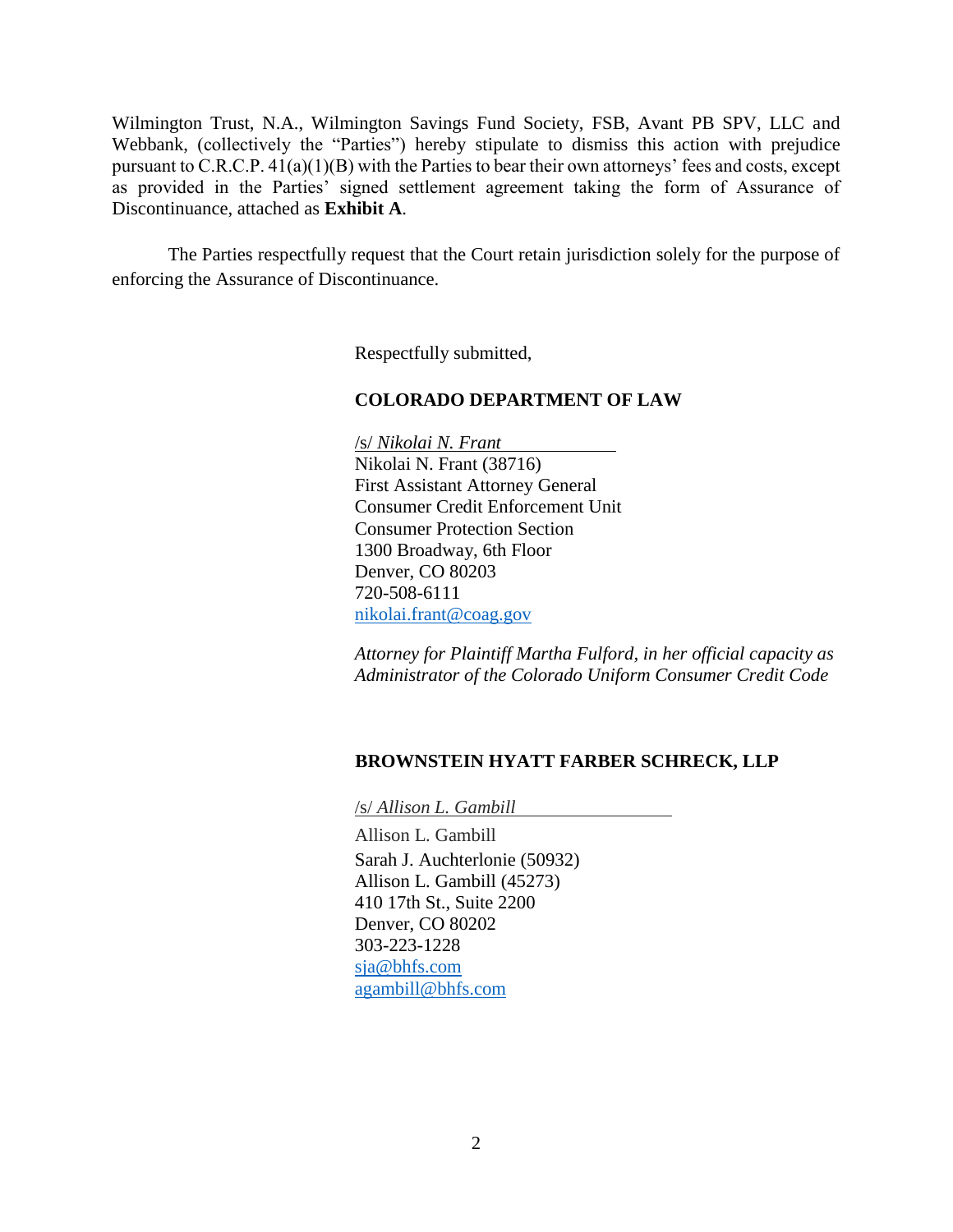#### **ALSTON & BIRD**

/s/ *John C. Redding*

John C. Redding *ALSTON & BIRD 333 South Hope St., Ste. 1600 Los Angeles, CA 90072 213-576-1133*  John.Redding@alston.com *Attorneys for Defendant Avant and Trustee Defendants*

#### **SIDLEY AUSTIN, LLP**

s/ *Sean A. Commons* Sean A. Commons (admitted *pro hac vice*) 555 W. Fifth St., Suite 4000 Los Angeles, CA 90013 (213) 896-6000 scommons@sidley.com

## **GORDON REES SCULLY MANSUKHANI, LLP**

/s/ *Nathan A. Huey* Nathan A. Huey (51271) 555 17th St., Suite 3400 Denver, CO 80202 303-202-6842 nhuey@grsm.com

*Attorney for Intervenor-Defendant WebBank*